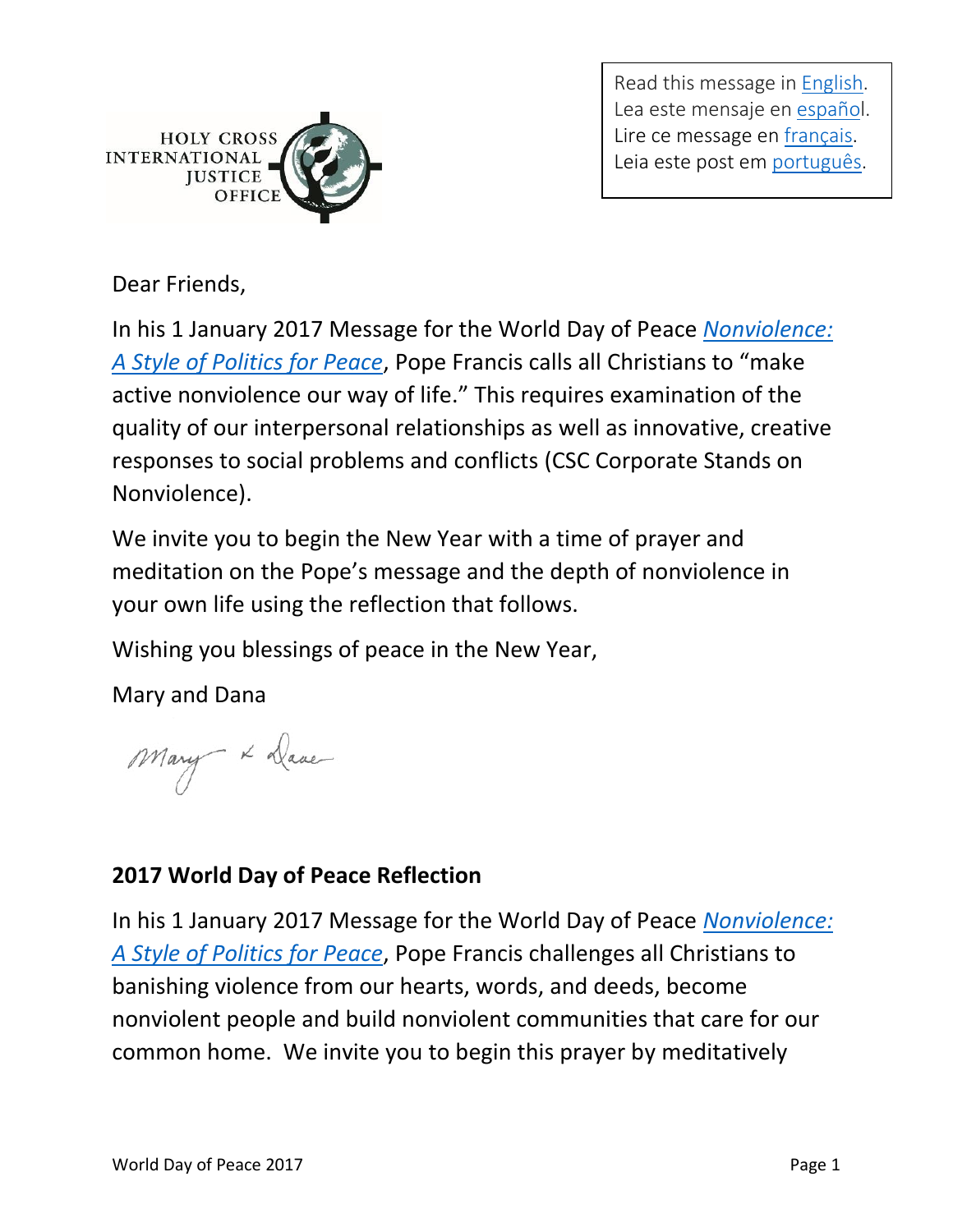reading the Pope's message and then reflecting on the following questions:

- **1.** How can we learn to acknowledge and confront the violence within ourselves and resist retaliation?
- **2.** In what ways do we inadvertently disregard and discard others and harm the environment? How might we intentionally live differently and choose solidarity?
- **3.** What would it mean for us to "dedicate ourselves prayerfully and actively to banishing violence from our hearts, words and deeds, and become nonviolent people and to building nonviolent communities that care for our common home"? What changes would this require in us as individuals and in our societies?

## **Closing Prayer Suggestions**

"Prayer for Conversion to Gospel Nonviolence"

Blessed are the peacemakers, you said, for they shall be called children of God.

We ask you to forgive us for the times we've caused division or misunderstanding in our communities.

We know that communion is not Achieved through violence, but through constant conversion.

We ask the grace to not speak ill, not criticize, not to be sowers of strife, so that peace can reign in our hearts.